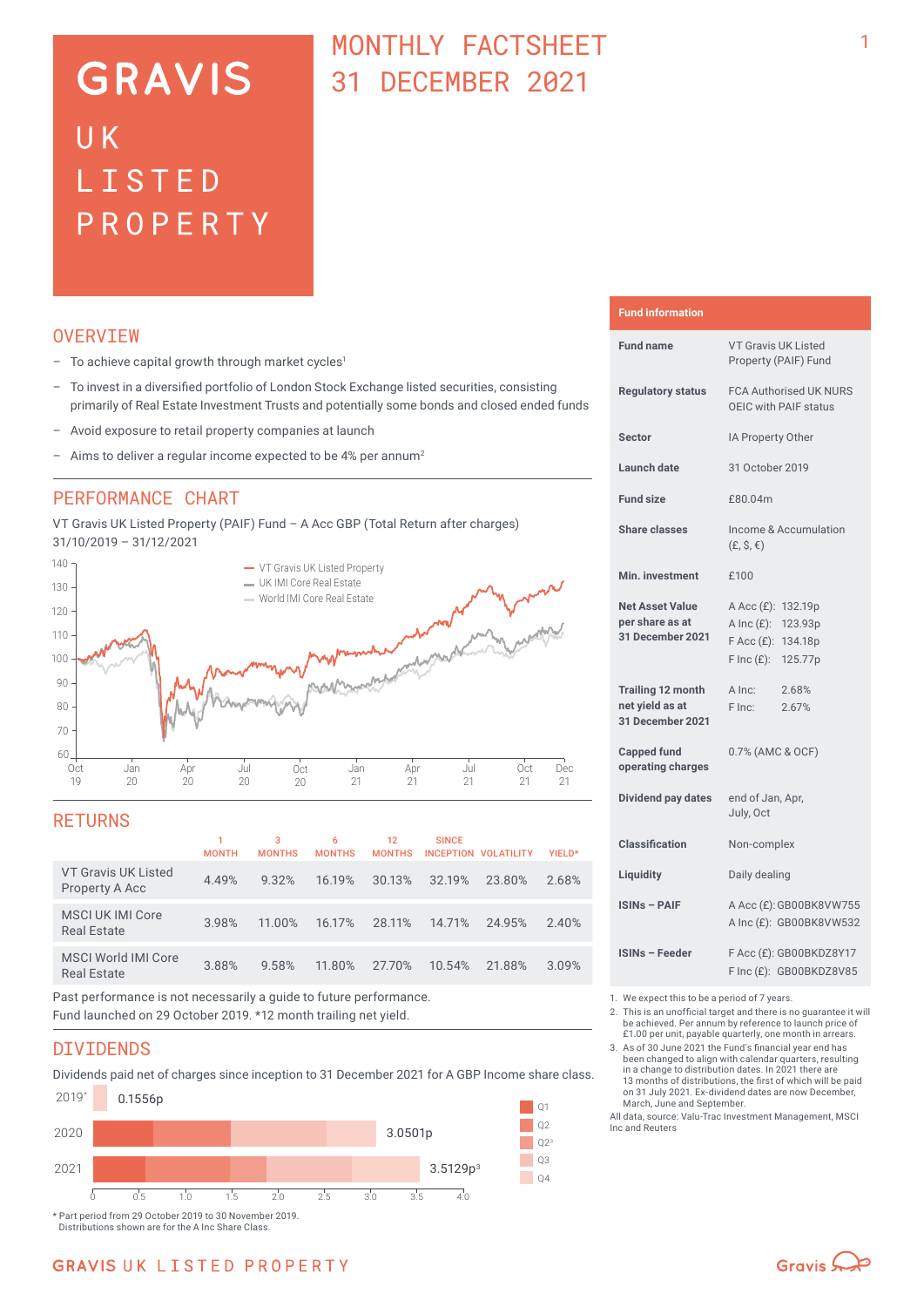# **GRAVIS UK LISTED** PROPERTY

# MONTHLY FACTSHEET 31 DECEMBER 2021

## FUND ADVISER'S REPORT

### The 10% growth in the annualised Fund distribution can be viewed as evidence of the mission critical nature of many of the assets to which the Fund is exposed

Over the course of December 2021, the NAV of the Fund increased by 4.49% (A Acc GBP), the eleventh positive month for the year, and a reflection of the upbeat investor sentiment towards the socio-economic mega trends to which the Fund is exposed. Over the last year the Fund has increased by 30.13% (A Acc GBP). This propels the increase since launch to 32.19% (A Acc GBP), significantly outperforming both the UK Real Estate Index<sup>1</sup>, which has increased by 14.71%, and the Global Real Estate Index2 which has increased by 10.54%.

The strategy of the Fund is to invest in a diversified portfolio of specialist real estate companies that are likely to benefit from four socio-economic mega trends: digitalisation (51.5% portfolio weight), generation rent (20.7% portfolio weight), ageing population (18.7% portfolio weight) and urbanisation (6.3% portfolio weight).

Commitment to this strategy has been crucial to delivering reliable income, growing capital during the periods of coronavirus related market turbulence experienced in 2021, and to outperforming the broader UK listed property market.

The Investment Adviser undertakes fundamental research to identify the most attractive investment opportunities within each mega trend. The combination of top-down analysis of socio-economic mega trends and bottom-up fundamental research has yielded very good results with an annualised return since inception of 13.72%.

At the end of December, the Fund declared a quarterly distribution of 0.7189p (A Inc GBP), this is the fifth distribution of 2021. In aggregate, the trailing 12-month distributions represent a yield of 2.68% and, on a comparable calendar year basis, this represents just over 10% growth year-on-year.

The growth in the dividends can be viewed as evidence of the mission critical nature of many of the assets in which the Fund invests. These modern, purpose-built assets have, in the main, remained occupied and operational during the pandemic enabling the investments within the Fund to collect a very high proportion of their contractual rent rolls.

At the start of 2021 the digitalisation mega trend was the largest portfolio weight and has delivered the highest returns over the course of 2021 and the overweight to this sector was based on in-house research that identified modern warehouses as a prime beneficiary from the growth of the digital world and the surge in internet shopping.

Coronavirus restrictions accelerated the adoption of e-commerce and online retail sales represented 26.9% of total retail sales in November 2021, a level which had been forecast by 2024. Increasing e-commerce sales have increased tenant demand for both big box e-commerce fulfilment centres and last mile urban logistics asset, fuelling further rental growth

Over the course of 2021 this positive trend has rewarded investors and companies such as Segro (8.94% portfolio weight), a leading owner and developer of modern warehousing across the UK and continental Europe, delivered a 55.07% total return; Warehouse REIT (4.39% portfolio weight), the owner of urban and last-mile warehouse across the UK, generating a 53.63% total return; and, Tritax Big Box (7.65% portfolio weight), a leading owner and developer of big box logistics assets, producing 53.13% total return.

As we enter 2022 the stock market continues to oscillate. In the short-term this is between the risks associated with elevated levels of inflation and the optimism linked to successful mass vaccinations and continued economic growth.

The prospect of the Bank of England further increasing interest rates is likely to put pressure on asset values. However, for the Fund, as a long-term investor, what matters more than the short-term market movements is maintaining exposure to powerful socio-economic mega trends.

For 2022 the Investment Adviser expects continuing strong occupational demand for modern rental accommodation, self-storage, and urban logistics assets to lead to further dividend growth in the year ahead.

It is likely that over the course of the coming year there will be an increasing focus on how the built environment contributes to climate change. This is likely to result in a bifurcation in investment returns with the greenest buildings viewed as the most prime investments. The Fund remains positioned on the right side of climate change with 49% of the portfolio already awarded an energy performance certificate rating of A+ to B versus only 11% for the whole commercial property market.

In summary, the Investment Adviser believes that the portfolio continues to be very well positioned to capture the continuing growth of specialist real estate companies generating reliable income, managed by dedicated and focused experts.

#### **Investment Adviser**

Gravis Advisory Limited is owned and managed by Gravis Capital Management Ltd ("Gravis"). Gravis was established in May 2008 as a specialist investor in property and infrastructure and now manages c.£3bn of assets in these sectors in the UK. Gravis Advisory Limited is Investment Adviser to the c.£842m VT Gravis UK Infrastructure Income Fund, the c.£396m VT Gravis Clean Energy Income Fund, the c.£80m VT Gravis UK Listed Property (PAIF) Fund and the c.£39m VT Gravis Digital Infrastructure Income Fund.

#### **Fund Advisers**

**Matthew Norris, CFA** is the lead adviser to the VT Gravis UK Listed Property Fund.

Matthew has more than two decades investment management experience and has a specialist focus on real estate securities.

He served as an Executive Director of Grosvenor Europe where he was responsible for global real estate securities strategies. He joined Grosvenor following roles managing equity funds at Fulcrum Asset Management and Buttonwood Capital Partners.

Matthew holds a BA (Hons) degree in Economics & Politics from the University of York, the Investment Management Certificate and is a CFA charterholder.

He also provides expert input to research projects run by EPRA, which focus on the importance of emergent real estate sectors.

**Nick Barker** is the strategic adviser to the fund. Nick is the lead manager of the c.£1bn GCP Student Living REIT.

He is a qualified member of RICS and headed up the Alternative Property division at Schroders. Nick joined Gravis in 2016 and has accumulated over 16 years of investment experience in the property sector.

1. MSCI UK IMI Core Real Estate Net Total Return GBP. 2. MSCI World IMI Core Real Estate Net Total Return GBP.

#### Matthew Norris, CFA

Investment Adviser Gravis Advisory Ltd matthew.norris@graviscapital.com

# CORRELATION, PERFORMANCE AND VOLATILITY COMPARISON

29 October 2019 – 31 December 2021

|                                               | <b>CORRELATION</b> | <b>RETURN</b> | <b>VOLATILITY</b> | YIELD |
|-----------------------------------------------|--------------------|---------------|-------------------|-------|
| VT Gravis UK Listed Property Fund (A GBP Acc) | $\sim$             | 32.2%         | 23.8%             | 2.68% |
| MSCI UK IMI Core Real Estate                  | 0.76               | 14.7%         | 25.0%             | 2.40% |
| MSCI World IMI Core Real Estate               | 0.50               | 10.5%         | 21.9%             | 3.09% |

Past performance is not necessarily a guide to future performance.